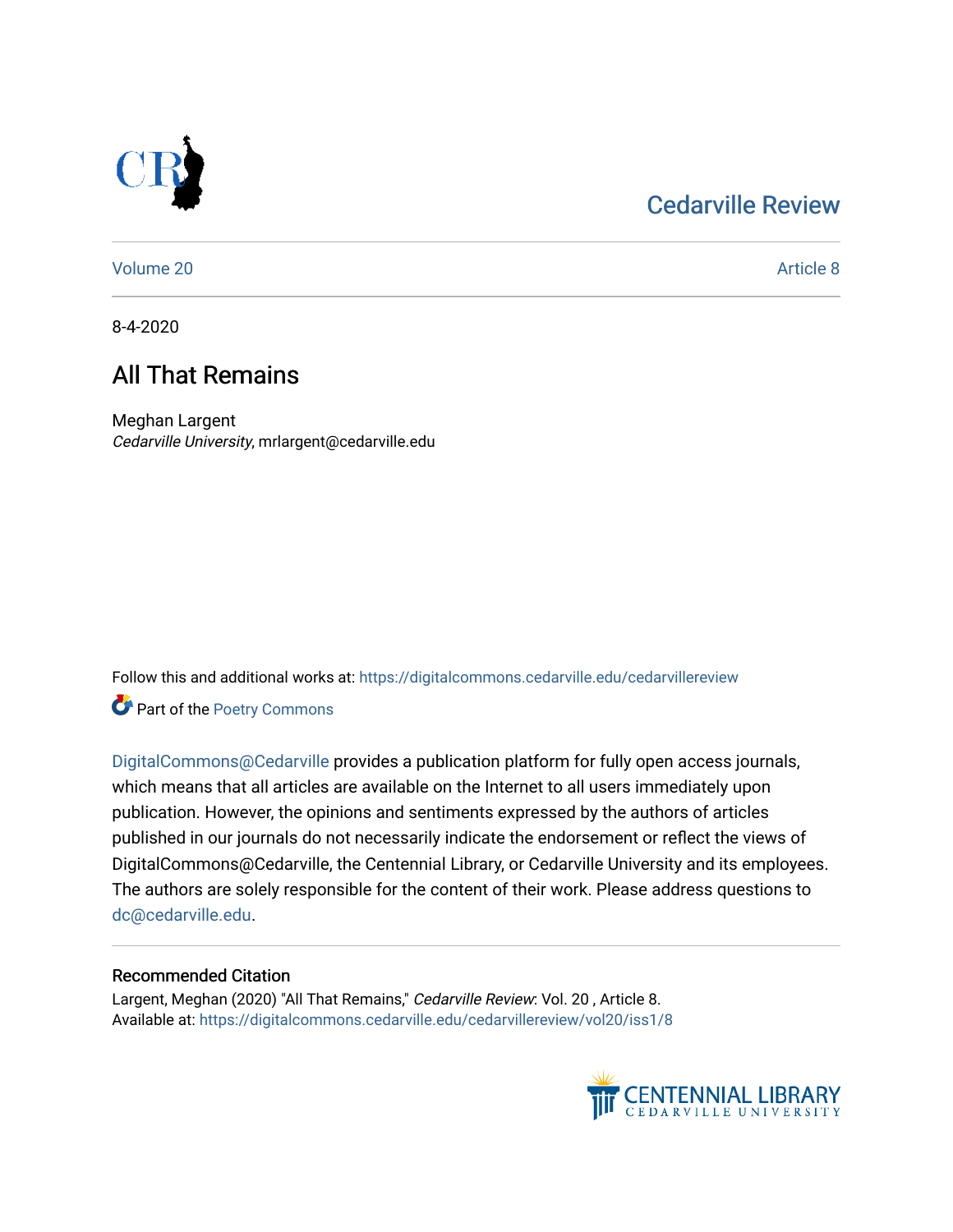### All That Remains

#### Creative Commons License



This work is licensed under a [Creative Commons Attribution-Noncommercial-No Derivative Works 4.0](http://creativecommons.org/licenses/by-nc-nd/4.0/) [License](http://creativecommons.org/licenses/by-nc-nd/4.0/).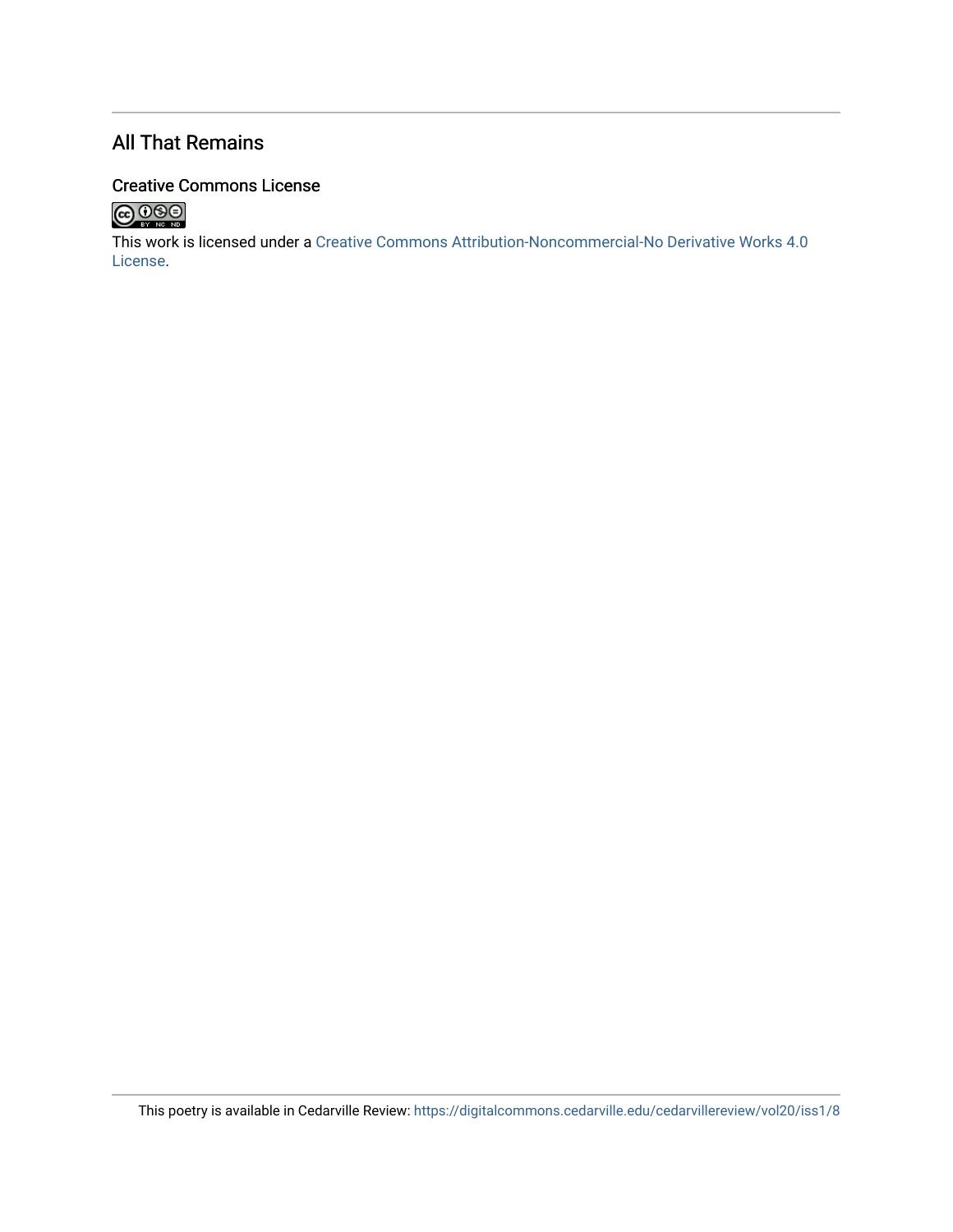# **ALL THAT REMAINS**

#### MEGHAN LARGENT

"Do you mind if we stop for a quick visit?" my father asks so we pull into the memorial park and follow a path only he remembers. I watch the markers as we pass them each bearing a well-meaning allusion meant to guide us: Faith Good Shepherd God's Garden. Just past the Last Supper we park falling into silence beneath a cluster of outstretched winter trees that offer with skeletal arms their somber reverence. My father turns off the car and stares out the window for a moment watching the motionless grave plaques searching for something maybe then abruptly says: "Are you ready?"

**POETRY** | 11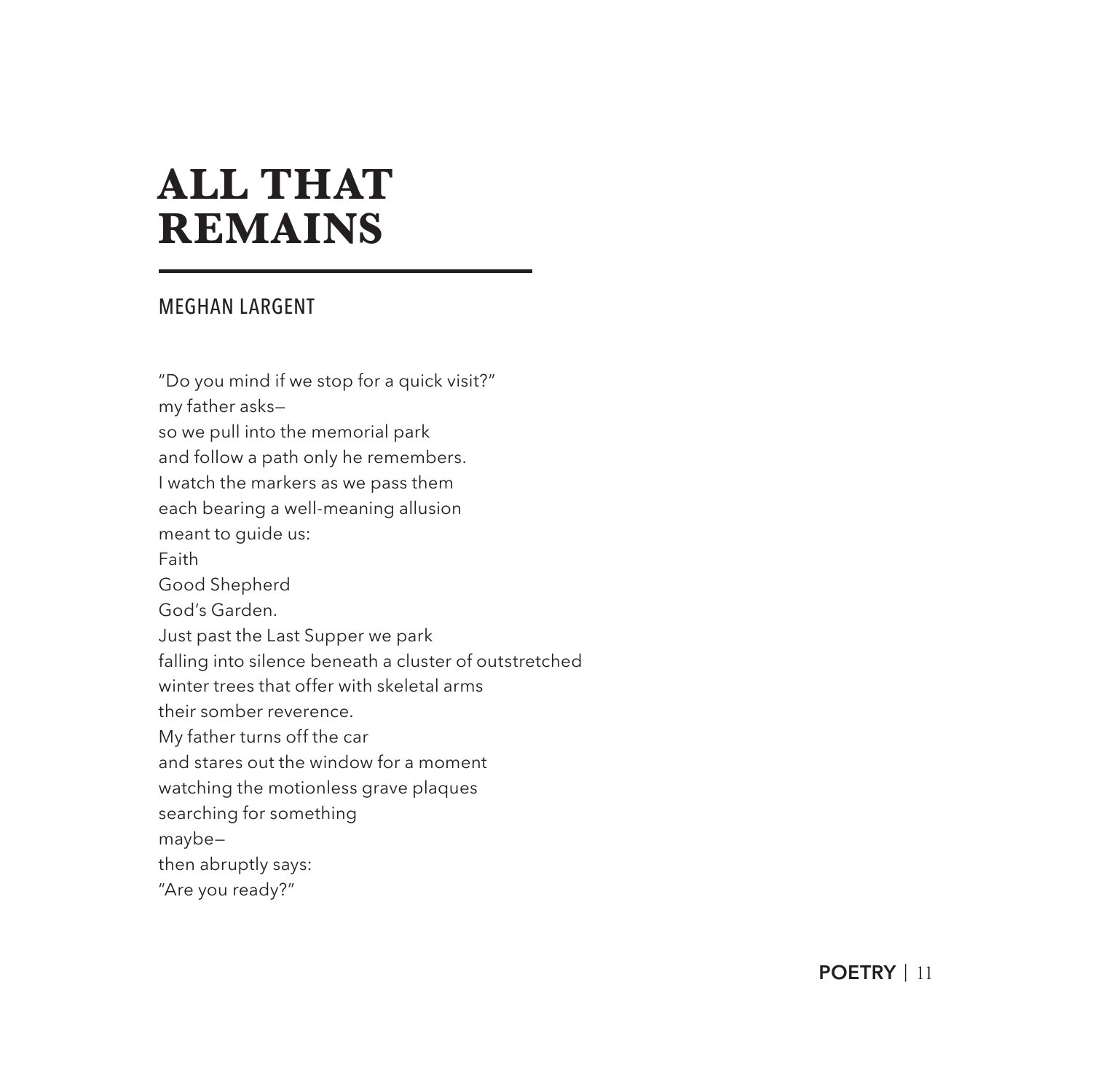My answer is no but it wasn't really a question. Grass and stray branches snap underfoot as we wend our way between faded old graves names carved on their surfaces but no faces. No lives. I don't know these people (the sound of their laughter their childhood memories dreams lost and achievements gained and all their secret regrets) beyond the flat cold metal imprinted with the years they lived and a name to accompany: Tessa Lance Billie Sargent Imogene Schirr. We stand over Eugene and Verda

my father's parents interred only fourteen years apart now covered by the dead grass and smothering dirt of many more. What is left to call them ours? Perhaps a bone or two hidden deep below still bears DNA like mine and maybe their names will

#### 12 | **THE CEDARVILLE REVIEW**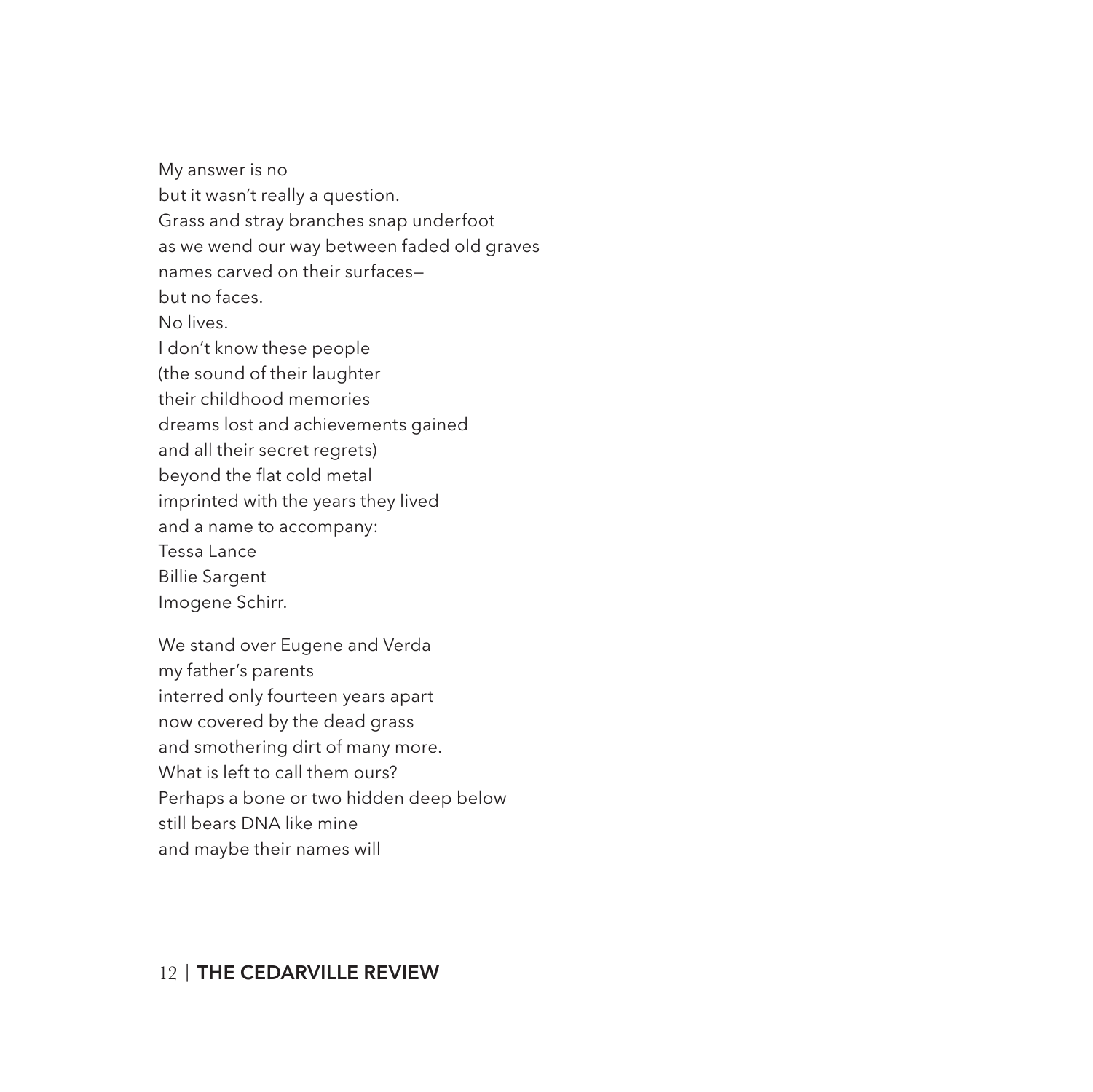bring back long-forgotten memories but nothing will bring them back. This is no visit like those I made with my father every Saturday when I was young to watch football and play that old Wheel of Fortune handheld on my grandpa's lap feeling his laughter rumble against my back. This will not give me time with a grandmother who died when I was months old and whose face I know only from old photographs and repeated stories each as worn and colorless as the next.

My father looks down at me eyes full of the old sadness he's carried for years and I imagine that I too will carry that same sadness someday when he is no more than a name on a grave. Or will I someday forget him (the crinkled smiles and deadpan puns the repeated stories and apologies when he can't remember which ones he's already told the firm safety of his embrace) the way all those below us have been forgotten in all but name? Perhaps someday

**POETRY** | 13